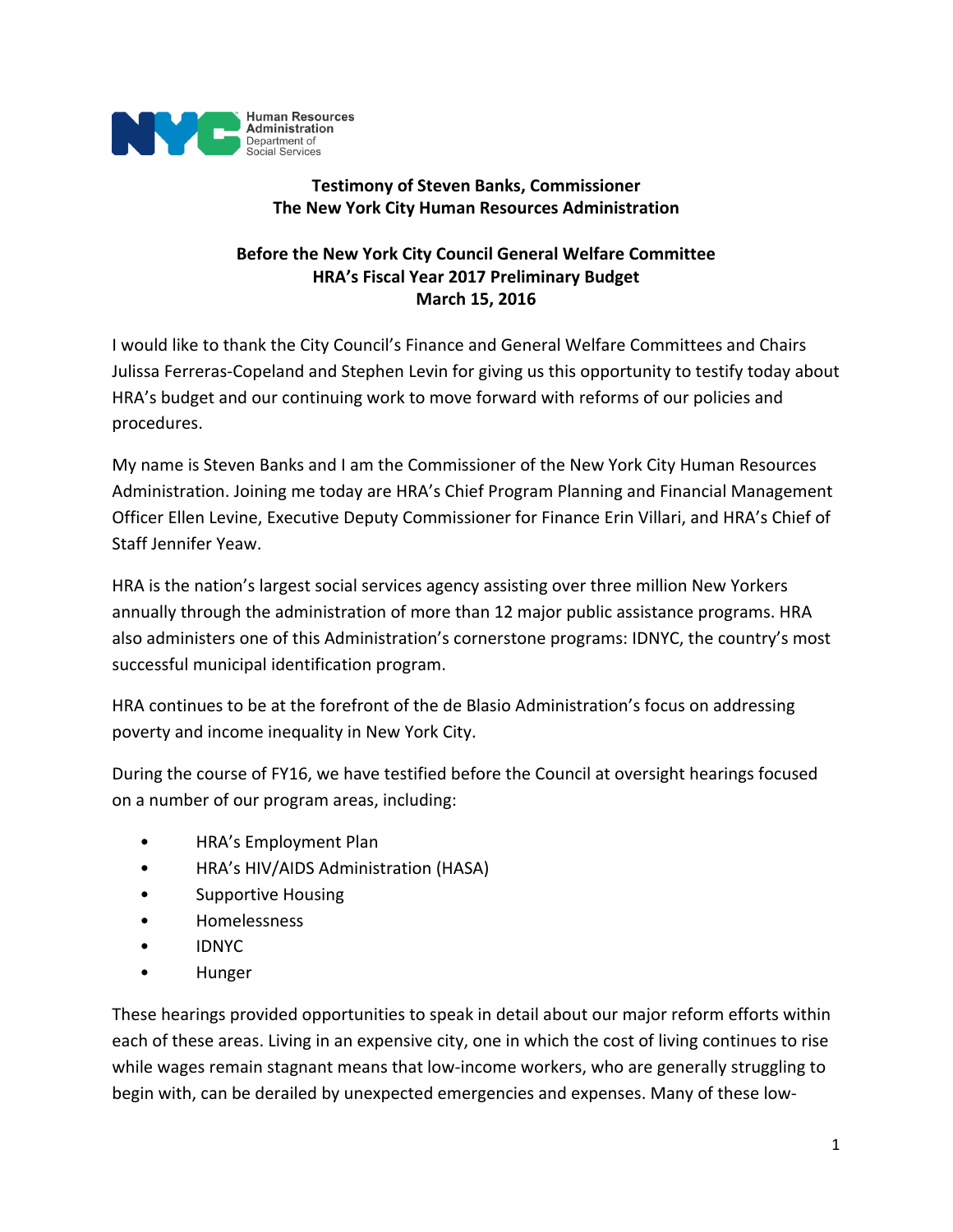income workers, nearly 27,000, earn so little that they still qualify for ongoing public assistance from HRA – a critical reason why this Administration has taken a leadership role in advocating for an increase in the State‐set minimum wage.

Having a job is simply not enough to lift low‐income New Yorkers out of poverty. Working clients need a living wage. Accordingly, through our December 31, 2014 State‐approved employment plan, HRA has been implementing a series of initiatives during the two-year phasein period in order to help clients permanently transition from public assistance and out of poverty and to reduce the possibility that clients will have to return to public assistance as they often did in the past when they were placed into low‐paying, short‐term employment. In particular, our employment plan implements changes in state law so that our clients are able to obtain necessary training and education to lift them out of poverty. We are also in the process of implementing new state legislation, signed in December by the Governor, which reforms the process for sanctioning work‐required Cash Assistance recipients. This reform requires a review for barriers to employment prior to sanction and permits the reengagement of clients upon their willingness to participate rather than after a mandatory durational period. In addition, we continue to work with our state partners in applying for federal waivers to streamline access to SNAP/food stamps so that all eligible clients can receive benefits while still maintaining compliance with all state and federal rules and requirements.

Among other assistance, HRA provides the following supports for low‐income workers and other children and adults:

- Medicaid: 2.2 million New Yorkers receive Medicaid through HRA and over a million more through the State health insurance exchange;
- SNAP and food assistance: 1.68 million New Yorkers are receiving SNAP/food stamps and millions of meals served through food pantries and community kitchens;
- HEAP: 685,000 New Yorkers receive home energy assistance every winter; and
- One‐time Cash Assistance: 107,000 receive one‐time cash assistance over the course of a year to prevent evictions and utility shutoffs or provide assistance with other emergencies.

These supports are critical to maintaining employment and/or housing stability for low‐income New Yorkers, and as such this Administration has made expanding access and enrollment in these programs a priority.

Additionally, HRA helps thousands of the most vulnerable New Yorkers by providing shelter and supportive services to families and individuals recovering from the trauma of domestic violence, support for people with HIV, protective services for adults unable to care for themselves and home care services for seniors and individuals with certain physical or mental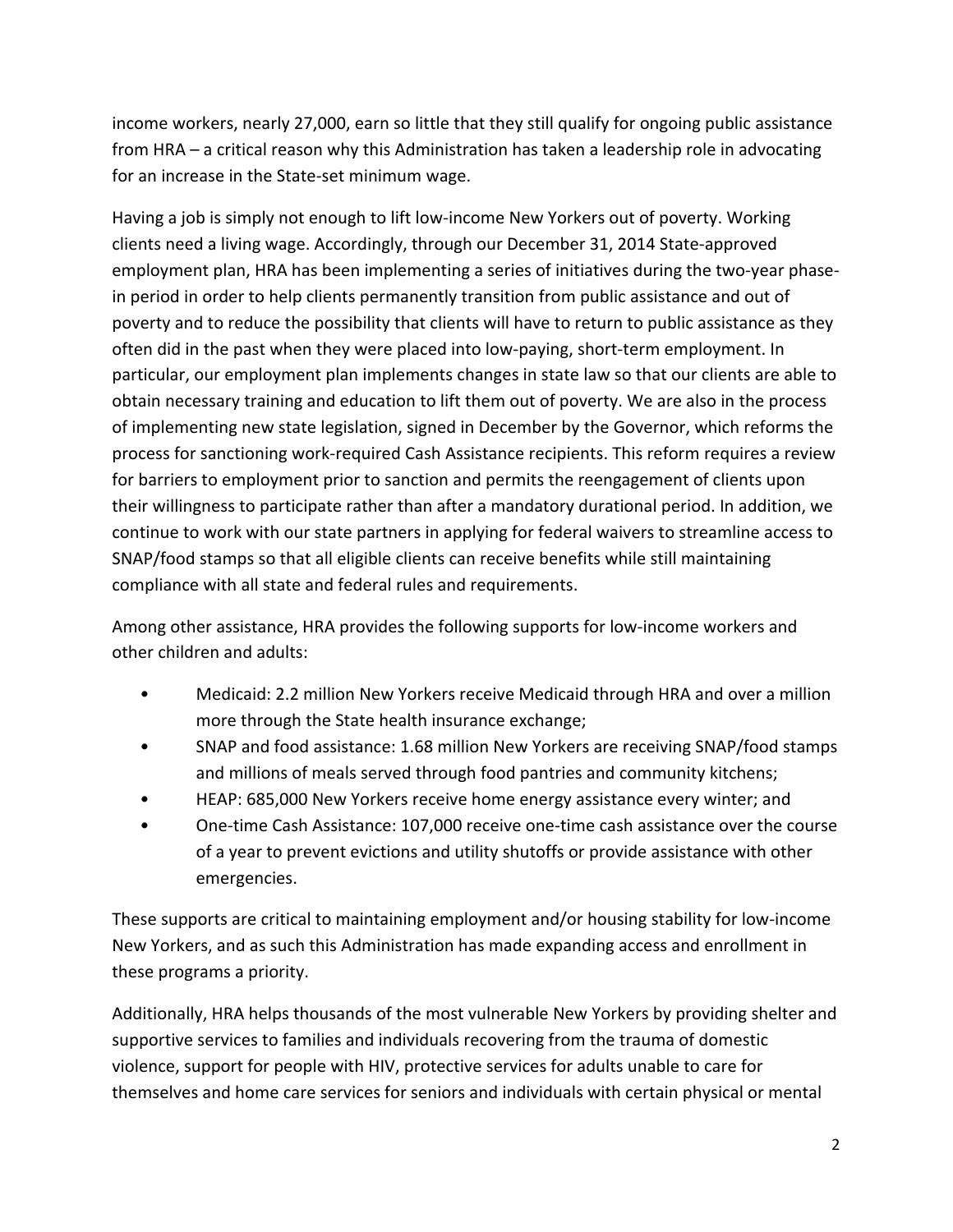disabilities, and legal services to address tenant harassment, avert homelessness through eviction prevention, help immigrants, and secure federal disability benefits.

## **HRA's Staff** consists of**:**

- 14,301 budgeted headcount in FY17 paid for with a combination of City, State, and federal funds.
- Public servants who choose to work at HRA and help New Yorkers in need; many have dedicated their entire careers to public service.
- A diverse workforce: 70% women, 59% African-American, 18% Hispanic, 15% White, and 8% Asian.
- A unionized workforce with members of 13 different unions.

### **HRA's Budget:**

As of the January 17 Plan, the HRA FY16 budget is \$7.44 billion City funds (\$9.66 billion total), increasing to \$7.6 billion City funds (\$9.8 billion total) in FY17.

Between Fiscal 2016 and 2017, HRA City funds increase by \$174 million and total funds increase by \$146 million. The year‐to‐year increase in City funds includes fully annualized collective bargaining increases; \$100 million more in the Medicaid FY17 budget (\$5.4 billion), due to one less weekly State payment in FY16; and year-to-year increases for rental assistance and new programs, including supportive housing and the End The Epidemic (ETE) initiative.

While the HRA January Plan budget declined by \$186 million in City funds and \$139 million in total funds in FY16 and by \$72 million in City funds and \$108 million in total funds in FY17 compared to the November Plan, this was the net result of over \$40.8 million in new City funded initiatives in FY16 (\$46.5 million in total funds) growing to over \$95 million in FY17 (\$137 million total funds) offset by one‐time revenue adjustments in FY16, as well as the transfer of \$204 million from HRA to New York City Health + Hospitals for disproportionate share Medicaid costs that are no longer eligible for the federal Medicaid match.

HRA also received 150 new positions in FY16 and 327 in FY17 and out. However, agency-wide headcount goes down by 303 between FY16 and FY17 due to the Cash Assistance and SNAP Re‐ engineering reductions under the prior Administration that were projected as the result of technology and business process improvements. HRA is working with the City's Office of Management and Budget to make sure that any reductions are aligned with the real timeline for implementation of the technology and business process enhancements so that they improve access and streamline processes without affecting client services.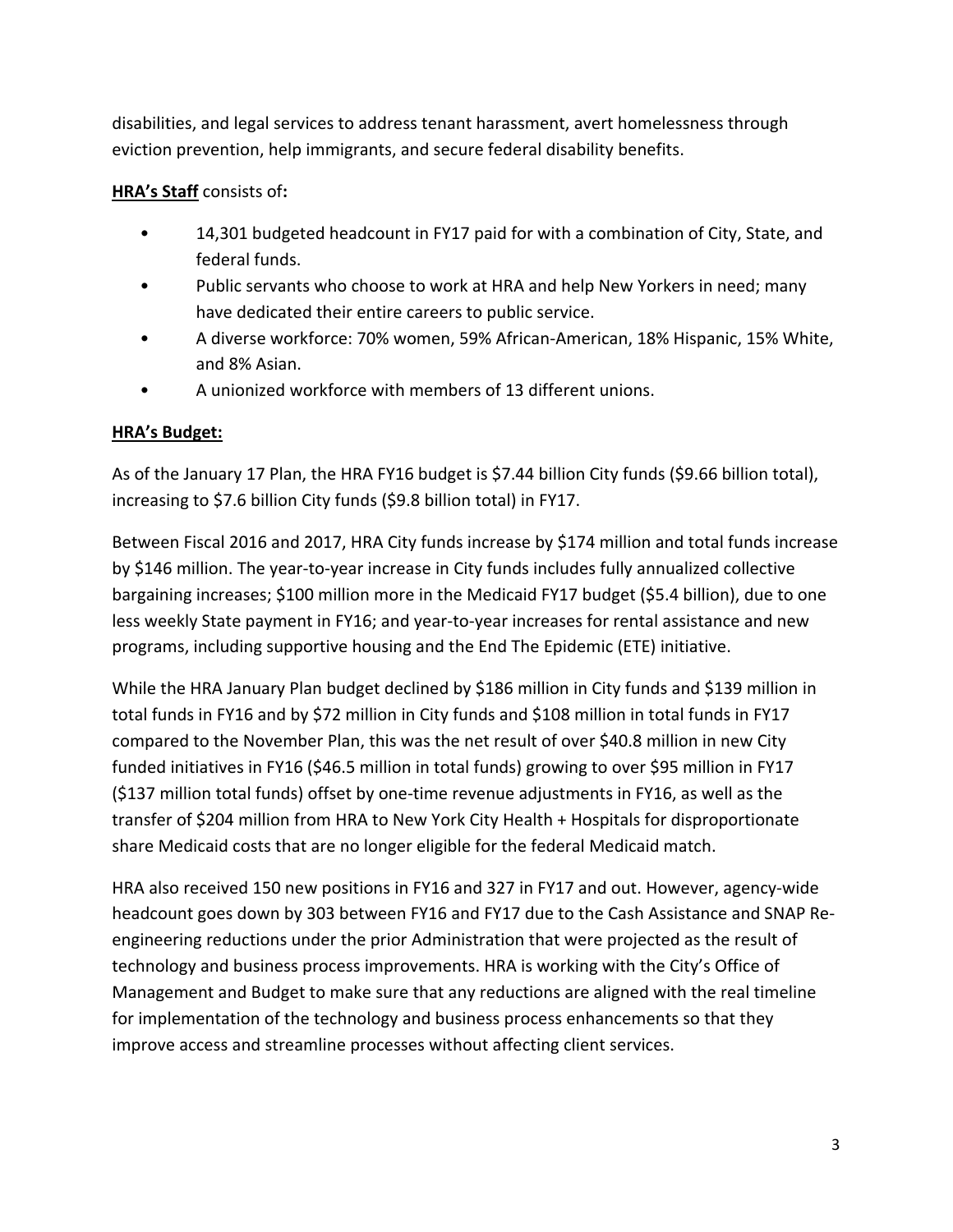The two pie charts in the Power Point presentation provided to you show how the HRA expense budget is currently allocated from year to year.

Now I would like to describe HRA's Major New Initiatives and Spending Changes:

#### **Expansion of HRA's Homelessness Prevention and Housing Reforms:**

The HRA budget reflects the Administration's continuing comprehensive initiatives to prevent and alleviate homelessness within the City, which has built‐up over many years. HRA has always provided some homelessness prevention services, but over the past two years we consolidated all of the HRA homelessness prevention programs into a single unit and expanded it substantially. During this same time, the Administration restored rental assistance programs that had been eliminated in 2011 in the State budget in order to increase services to prevent and alleviate homelessness, and considerably expanded anti‐eviction and anti‐harassment legal services, which help to both keep families and individuals in their homes and preserve affordable housing.

Over the past two years, the new rental assistance programs and other permanent housing efforts have enabled 30,129 children and adults in 10,242 households to avert entry into or move out of Department of Homeless Services (DHS) and HRA shelters.

Likewise, since July 2014, 16,745 New Yorkers have received eviction prevention and anti‐ harassment legal assistance – including working families and individuals. With the ramp-up of the ten‐fold increase in these programs that the Mayor authorized – from \$6.5 million per year in the prior Administration to \$62 million, some 33,000 households a year, including well over 113,000 people, will receive legal assistance to prevent evictions and harassment.

We have also helped more people with emergency rent assistance, keeping thousands of New Yorkers in their homes. In FY13, HRA provided rent arrears to 42,000 households at a cost of \$124.1 million. In FY15, HRA provided rent arrears to nearly 53,000 households at a cost of \$180.7 million. The increase in spending of 46 percent resulted from increased monthly rents that families and individuals have to pay, additional households being found eligible due to the increasing gap between rents and income, and enhanced targeting of these services to prevent homelessness through partnerships with community‐based organizations.

These increased prevention efforts are showing concrete results: Evictions by City Marshals have decreased 24 percent since Mayor de Blasio took office, down from 28,849 in 2013 to 21,988 in 2015. Our prevention programs are also cost-effective and generate savings in averted shelter costs. For example, the average cost of a rent arrears grant to prevent an eviction is \$3,400 and the average contract cost of an anti‐eviction or anti‐harassment legal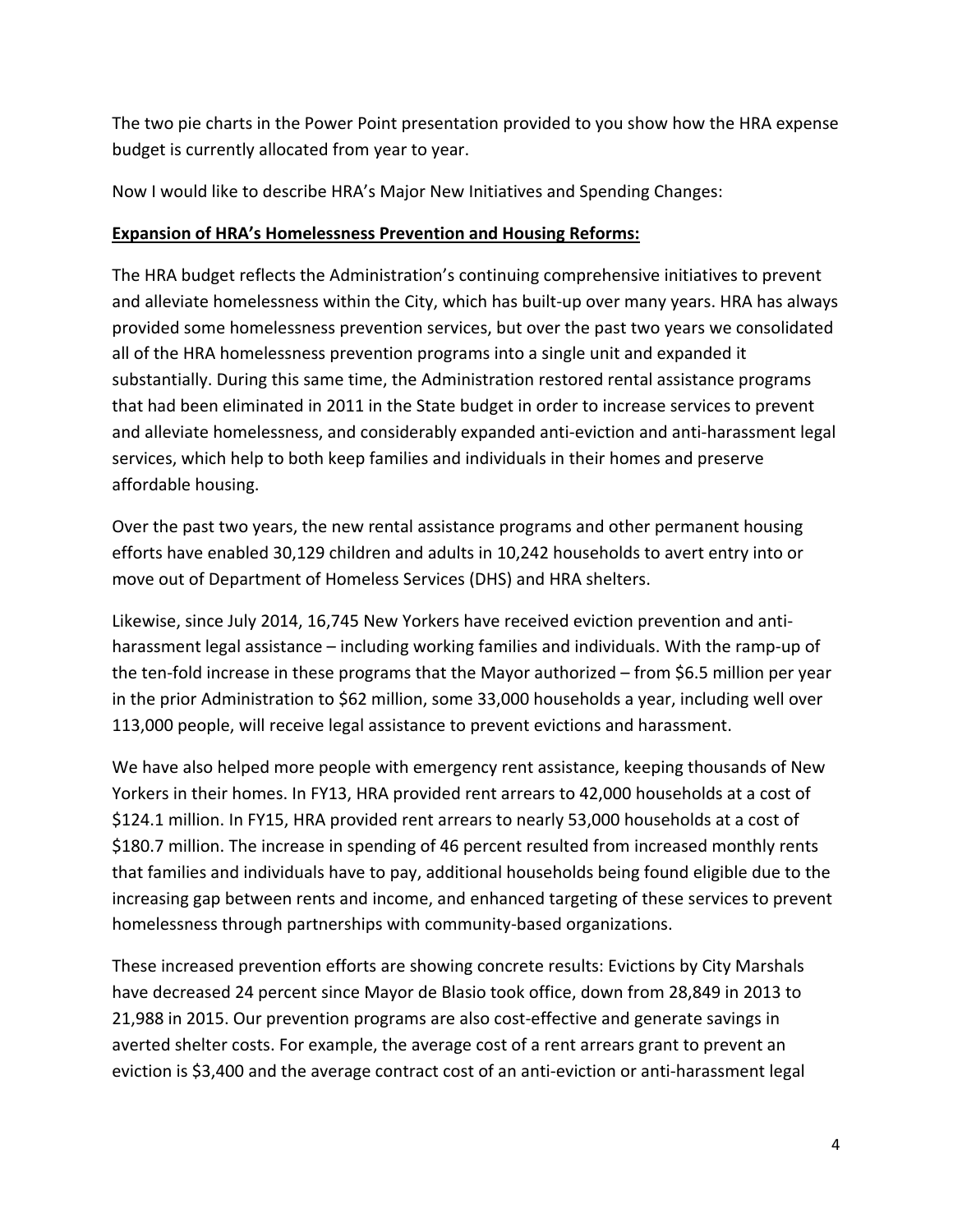services case is about \$1,800 in comparison to the \$38,000 average annual cost of providing shelter.

# **Supportive Congregate and Scattered Site Housing**

For the Mayor's supportive housing plan, the HRA budget includes \$13.3 million in FY17, growing to over \$100 million by FY20, to operate 15,000 new units of supportive congregate and scattered site housing to be developed over the next 15 years. The \$13.3 million includes funding for the operation and initial roll out of approximately 500 units in FY17. This new commitment to supportive housing will house individuals with severe mental illness, survivors of domestic violence, homeless veterans and other high‐need and vulnerable clients.

### **Housing Placement and Shelter Move‐Out Bonuses**

The HRA budget includes \$18.3 million in FY16 to support community‐based organizations that are identifying available housing that can be rented through our rental assistance programs and for shelter move-out assistance to extend funding for bonuses for landlords and brokers to encourage participation in the rental assistance programs, through June 2016. For FY17 and the out years, funding is included for these community‐based organizations. Ongoing funding for bonuses for landlords and brokers will be evaluated along with the other move‐out and prevention strategies during the Executive budget process.

The components of this funding include community‐based housing placement services, the landlord bonus, broker's fees, the Veteran's move‐out bonus, and enhanced furniture grants for rental assistance clients as follows:

- \$2.5m for CityFEPS provider payments
- \$1.0m for Veteran's bonuses
- \$10.9m for Broker's Fees
- \$2.4m for Landlord bonuses
- \$1.3m for Enhanced Furniture Allowance grants

#### **Three‐Quarter Housing project**

In June 2015, the Mayor announced an interagency taskforce to review the use of three‐quarter houses in New York City.

HRA is part of this task force along with other City agencies, including the Mayor's Office of Operations, the Department of Housing Preservation and Development, the Department of Buildings, and the Fire Department. Using HRA's data analytics, the task force has inspected 87 three‐quarter houses and taken action to reduce overcrowding and dangerous conditions at 38 locations. As a result of HRA's intervention as part of the task force's work, since June 2015, 104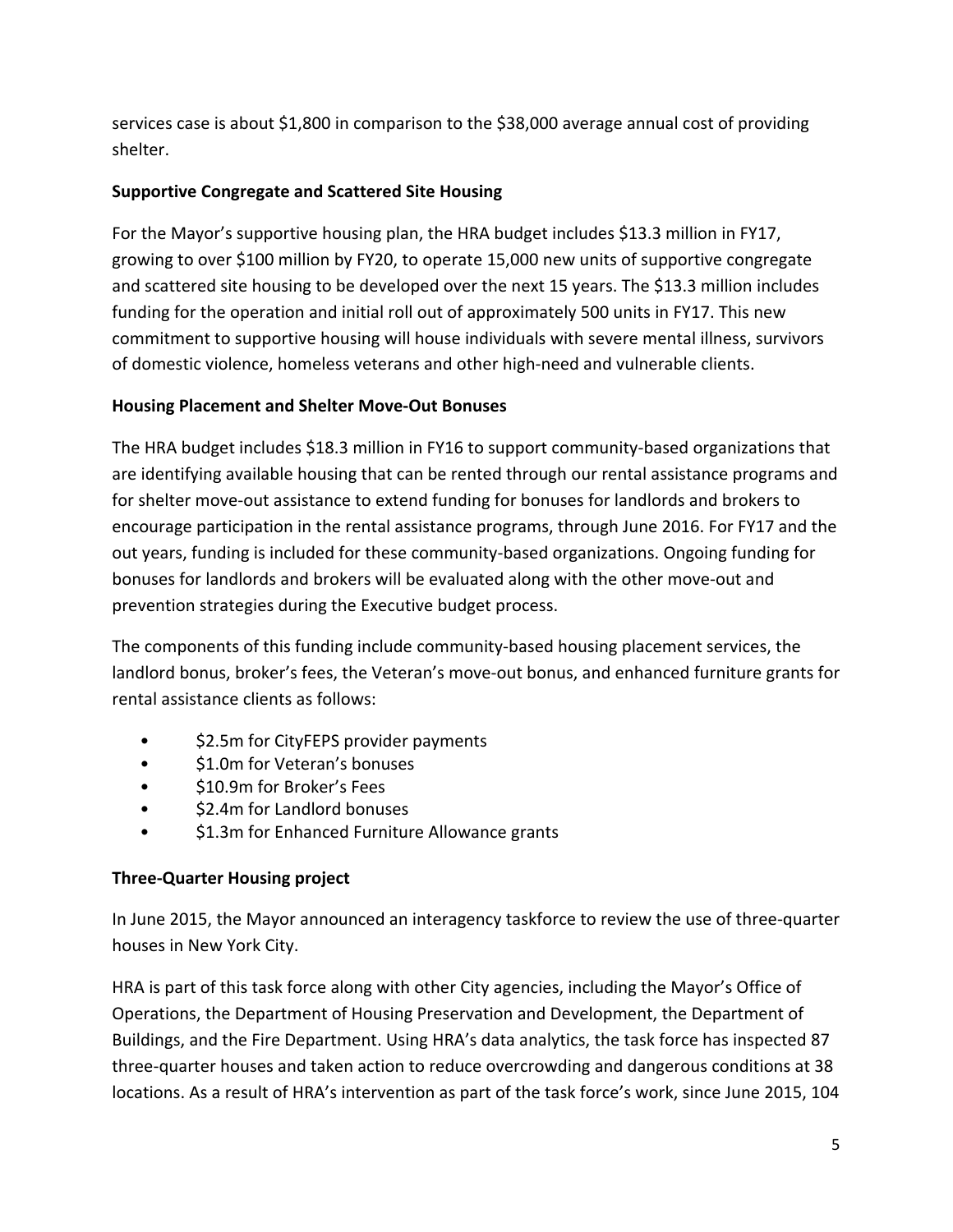former residents of three-quarter houses have already been placed into permanent, affordable housing utilizing the City‐funded SEPS, which is the Special Exit and Prevention Supplement Program, and other rental assistance programs.

The Plan includes \$7.9 million in FY16 and \$4.5 million in FY17 and the out‐years for the Three‐ Quarter Housing project to continue to investigate sites and relocate clients to other temporary and permanent housing. This funding includes security, case management, and a rapid re‐ housing contract.

### **Services for Veterans**

The HRA budget includes \$2.1 million in FY16 increasing to \$2.9 million in FY17 and the out‐ years for Veterans Initiatives to provide permanent housing and supportive services, including workforce development, to stably house formerly homeless veterans. Rental assistance is provided through the City's rental assistance programs, Section 8, and HUD VASH.

Another \$560,000 is allocated for 10 positions to provide outreach services in the Mayor's Office of Veteran's Affairs to veterans throughout the five boroughs.

# **Domestic Violence Shelter Expansion**

The January Plan includes an additional \$2.9 million in City funds and \$6.2 million in total funds in FY16 increasing to \$4.6 million City funds and \$15.4 million total funds in FY17 for domestic violence shelter and services expansion. The expansion includes 300 Emergency Shelter beds and 400 Tier II family units added to the 2,228 Emergency beds and 245 Tier II shelter units. Funding is also included for staff to increase the No Violence Again (NoVA) and other DV screening, referrals, and services at DHS sites.

# **Legal Services**

The HRA budget includes additional funding of \$9.2 million in FY17 and \$12 million in FY18 and out for Anti‐Eviction Legal Services to expand in 10 neighborhoods that contribute about 15% of DHS family shelter eviction‐related entrants annually. As noted earlier, this increases HRA's citywide anti‐eviction and anti‐harassment legal services spending to \$62 million to serve some 33,000 households, including more than 113,000 people, by full implementation in FY17. These anti-eviction legal services represent this Administration's commitment to protecting tenants from displacement, preserving affordable housing, stabilizing neighborhoods, and averting homelessness. There are also real neighborhood impacts including: declines in evictions; reductions in the loss of subsidized and rent stabilized housing; improvements to the housing stock, such as addressing buildings experiencing lack of heat and hot water and other essential services, and lack of repairs; and the preservation of affordable rents.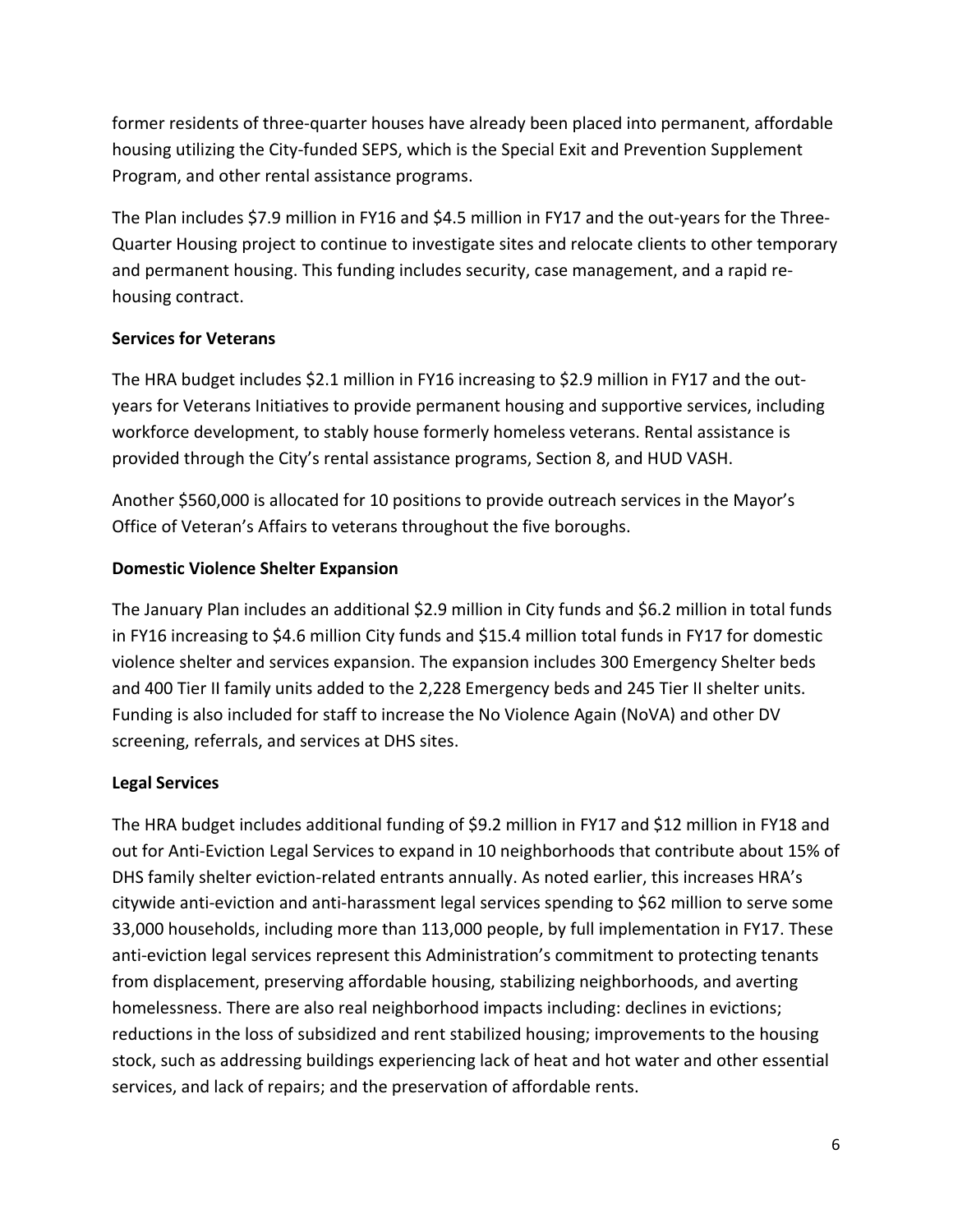#### **Hotline for Shelter‐Related Issues**

The HRA budget also includes \$1.1 million in total and City funds in FY16, increasing to \$2 million in the baseline for expansion of HRA's Infoline to answer a new hotline for shelter residents who have concerns related to DHS shelter conditions and services.

### **Subsidized Jobs for Homeless Clients**

The HRA budget includes \$4.6 million, including \$3.4 million transferred from DHS and \$1.2 million in new funding in FY17, for subsidized jobs for homeless clients. This employment strategy funds 500 transitional public and private sector jobs program slots for shelter clients who move into permanent housing. The funding is for the Shelter Exit Transition (SET) program, which places clients with private employers, and to expand transitional job slots that will be added in City agencies, including the Department of Sanitation. HRA currently funds 1,800 Job Training Program (JTP) slots in the Parks Department and 70 slots in the Department of Sanitation with a budget of \$49 million.

This expansion of subsidized jobs is part of HRA's two-year phase-out of the Work Experience Program (WEP) in the State‐approved employment plan. WEP placements had not led to sustained work and movement off of the HRA caseload. Therefore, WEP is being replaced by work activity permitted under federal and state law that will be more effective in doing so.

#### **Expansion of HRA Programs for Vulnerable Populations:**

The FY17 budget also includes substantial enhancements to other major programs.

IDNYC: In FY14, in partnership with the Council, the Administration created and implemented the largest municipal identification program in the country. IDNYC is directly operated by HRA through a joint initiative with the Mayor's Office of Immigrant Affairs and the Mayor's Office of Operations. And while this program will be the focus of a Committee on Immigration hearing, it is important to report to this Committee that in its first full year of operation, 730,000 New Yorkers obtained an ID and we now operate in 31 locations and five pop‐up sites. A new need of \$7.6 million and 80 positions has been added in FY17 to support the continued operation of the IDNYC program. The new need brings the baseline budget to \$18.7 million and 241 positions in FY17.

Ending The Epidemic: HRA has been committed to ending the AIDS epidemic since the 1980s when a then-unknown disease was identified among gay men in New York City. This Administration was pleased to sign‐on to the Governor's Blueprint to End The Epidemic and since has made considerable investments to do so.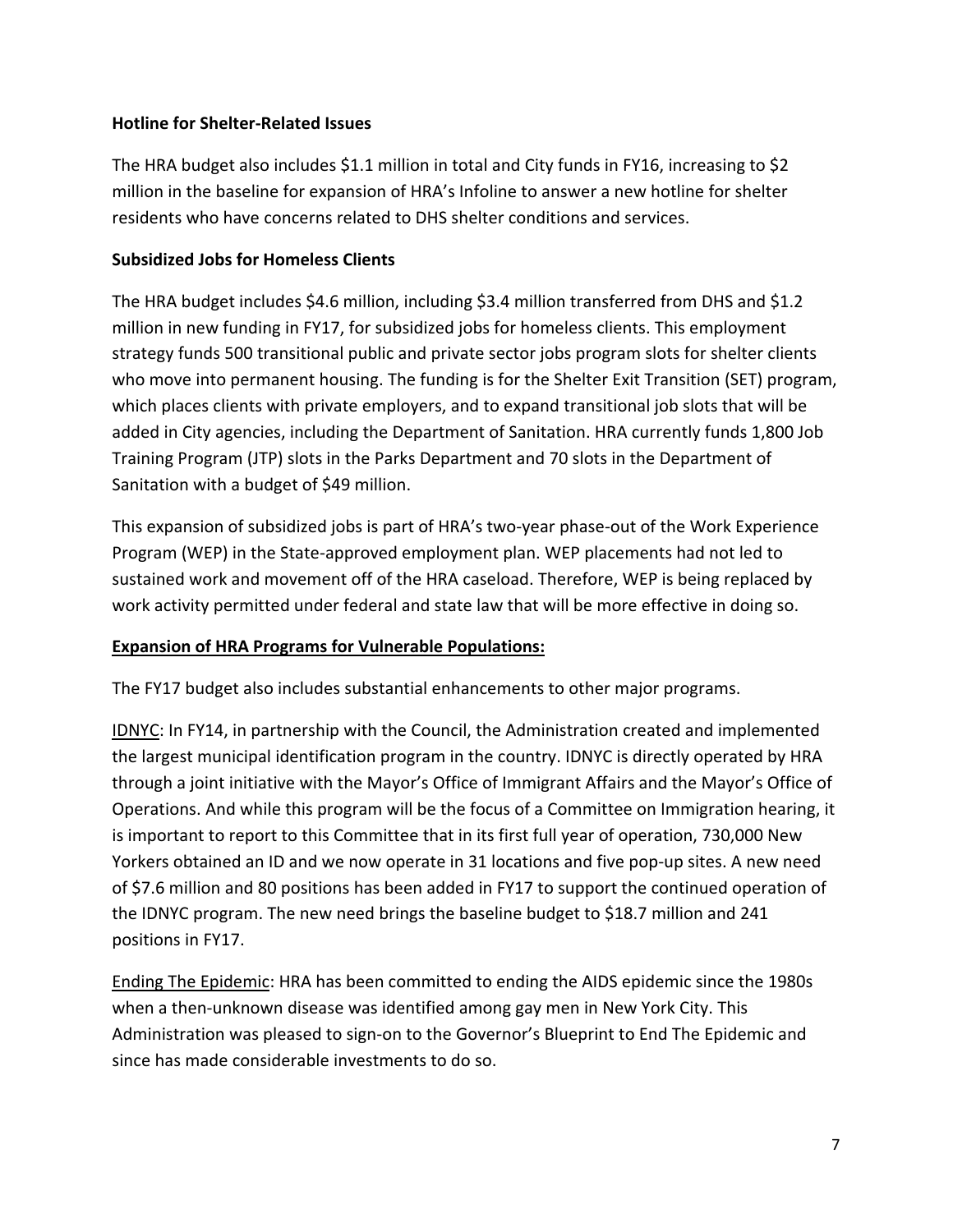Consistent with the Mayor's World AIDS Day announcement, in the January Plan the de Blasio Administration included the City's share of the funding necessary to support an expansion of HRA's HASA program to all income‐eligible individuals with HIV. In partnership with the State, our plan is to permanently expand HASA services to all low‐income New Yorkers with HIV. We are hopeful that the final State budget this year will include the State's full share to expand HASA in this way and thereby make it possible to end the epidemic. The funding in HRA's budget to end the epidemic is as follows:

• \$26.2 million in City funds in FY17 and \$32.1 million in FY18, expected to be matched equally with State funds for expanded services, including rental assistance, transportation and nutrition benefits, and staff to **End the HIV/AIDS Epidemic** (ETE). An estimated 7,300 new clients would be eligible for services over the course of five years if our State partners commit the State's share of the dollars. Unfortunately, the State Executive Budget did not include funding for these services that are necessary to end the epidemic. With the proposed implementation of the ETE plan, the DHS budget includes over \$20 million annually in related shelter savings for homeless adults and families.

ADA Compliance: In March 2015, the parties to the **Lovely H.** class action lawsuit settled the federal case with an agreement to implement major systemic reforms to enhance assistance and services for clients with disabilities. This lawsuit, filed in 2005, contended that then‐existing programs for clients with disabilities denied them meaningful access to those programs and related services in violation of the Americans with Disabilities Act ("ADA").

Over the course of the past year, HRA, in consultation with an expert consultant, developed tools to assess whether clients need reasonable accommodations as the result of physical and/or mental health limitations or other impairments. HRA then provides the appropriate accommodations, including referrals to HRA's Wellness, Comprehensive Assessment, Rehabilitation and Employment ("WeCARE") program or other services designed to assess and meet the needs of clients with disabilities.

• \$3.3 million in City funds was added in FY17 to provide Reasonable Accommodations for clients with disabilities to implement the **Lovely H. Settlement**, including funding for WeCare services and reasonable accommodation implementation throughout HRA. This is in addition to \$3.8 million in City funds added in FY17 in the Executive 2016 budget for WeCARE services and expanded fair hearing services.

In January 2016, there were 52,006 clients participating in WeCARE. The number of WeCARE program participants increased by 47 percent between October 2014 and January of this year due to a large number of clients awaiting assessment that grew in 2015 during the settlement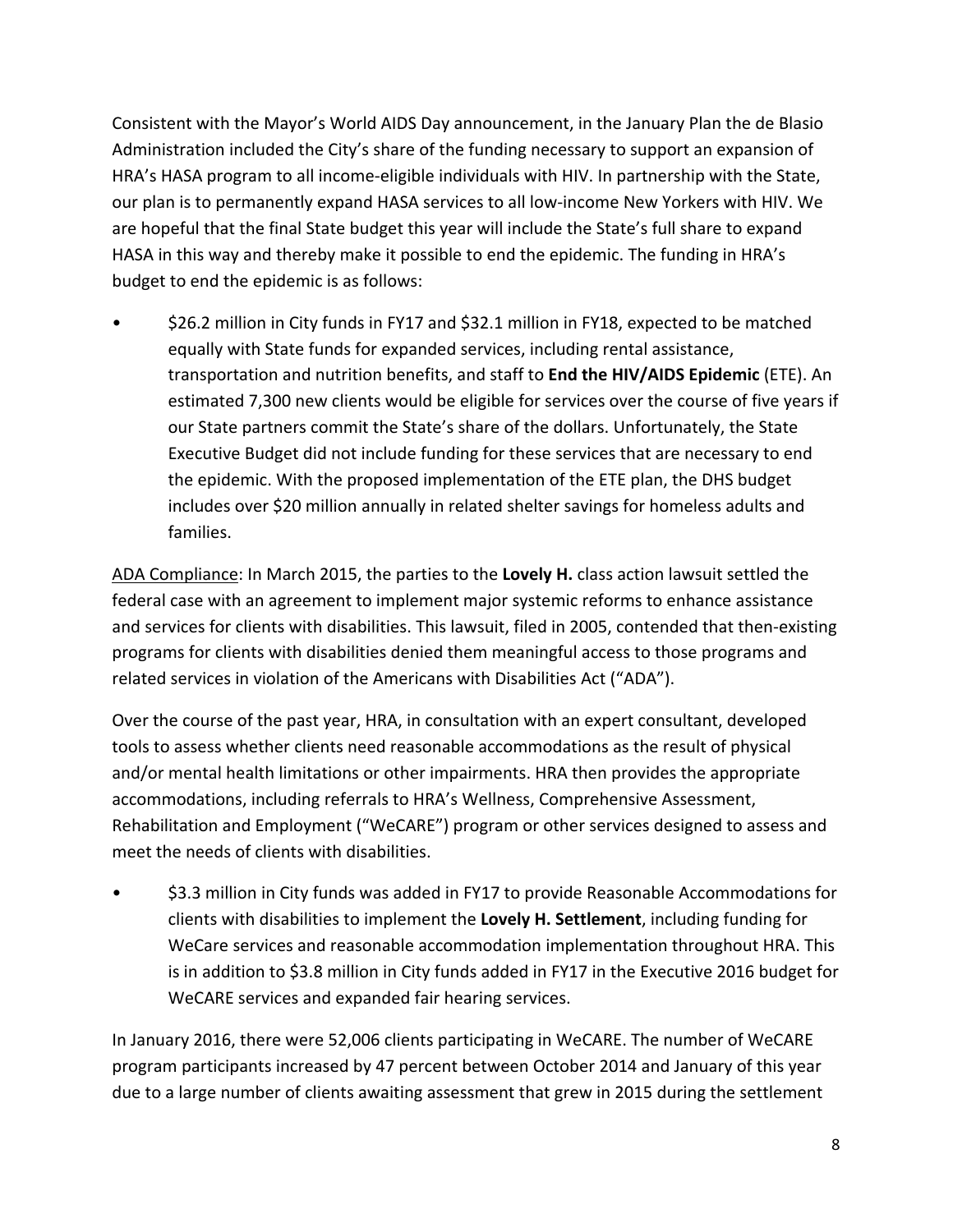negotiations. The settlement and the new funding will enable WeCARE vendors to assess and provide appropriate services over the course of the fiscal year to the clients who are awaiting assessments. New, dedicated Supplemental Security Income (SSI) appeals services contracts in 2016 will continue improving federal SSI benefits awards for clients, which increased by 3.2 percent from 2014 to 2015.

We also want to report that a huge milestone for clients was recently reached – more than 6,510 WeCARE clients were placed in employment between January 2014 and December 2015. With the assistance of dedicated providers, these clients are focused on what they can do – not on what they can't do.

# **Other initiatives include:**

- \$2.2 million in total funds (51% City share) in FY17 for additional costs of the **Community Guardian program**, a contracted service for adults unable to care for themselves.
- \$1.6 million in total funds (51% City share) for the **Teen Relationship Abuse and Prevention Program (Teen RAPP)**, a contract program that directly serves approximately 11,000 students citywide and indirectly reaches additional students with positive healthy relationship and zero tolerance for school violence messages. Teen RAPP addresses emotional and safety needs, enhances knowledge of relationship abuse, and provides an introduction to healthy social norms.

#### **Capital Funding:**

HRA's four-year capital budget of \$151.9 million, including \$105.5 million in City funds, includes:

- \$85 million for technology to streamline operations and client services, including key investments to Client Benefits Re-engineering;
- \$43.7 million for facilities maintenance, equipment and improvements;
- \$15.1 million for the installation of telecommunications equipment; and
- $\bullet$  \$1.3 million for vehicles.

Finally, I would like to update the Committees on two of the major ongoing reforms at HRA, our Employment Plan implementation and our Benefits Reengineering initiative.

#### **HRA's Employment Plan**

Earlier this month, we released RFPs for HRA's new employment program that will assess Cash Assistance applicants and recipients' skills, interests, and employment barriers to connect them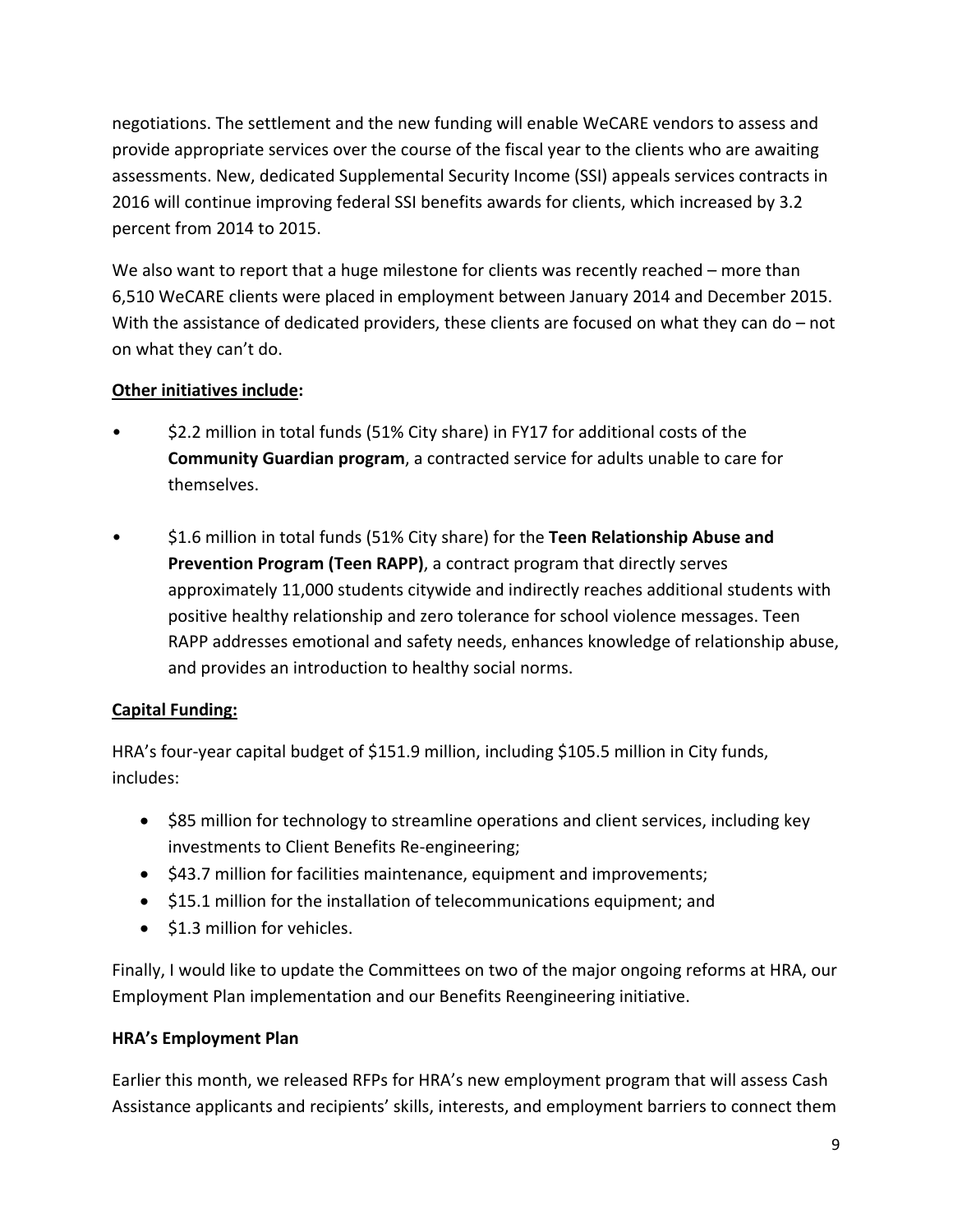with the jobs, training, education or services most likely to help each of them build a career and permanently transition from Cash Assistance.

HRA's approach is aligned with recommendations from the Mayor's Career Pathways: One City Working Together report, and is a part of the broader conversion of the City's workforce development programs into a "career pathways" model that emphasizes helping New Yorkers access sustainable, well‐paying jobs.

As we have testified previously, these RFPs do not represent the full range of employment programs and services that we are funding and operating, and which will be available for contractors to use to leverage their services. For example, HRA also provides education and training services through arrangements with CUNY. Additional HRA employment programs that contractors can make use of include:

- Internships related to a career pathway that meet the State Department of Labor standards (funded through a separate RFP, Internship Placement Services (IPS));
- Subsidized transitional jobs programs, including positions at the Parks Department and in the private sector (e.g., the Parks Opportunity Program (POP) and the Shelter Exit Transitional Jobs (SET) program, which has been transferred to HRA from the Department of Homeless Services, to promote shelter move‐outs); and
- HireNYC, which leverages the purchasing power of the City, including:
	- o HireNYC Human Services: the requirement for City human services contractors to hire HRA Cash Assistance clients (applies to contracts with HRA, DHS, the Administration for Children's Services, the Department for the Aging, the Department of Youth and Community Development (DYCD), and the Department of Probation); and
	- o HireNYC Development: employment targets related to hiring, retention and advancement for permanent jobs created by businesses at City‐supported development projects.

We look forward to updating the Committees on our progress in moving our clients to sustainable careers and off of HRA's caseload.

#### **WEP Phase Out**

As noted earlier, we are implementing a two-year phase-out of the Work Experience Program (WEP) as part of our State‐approved employment plan. WEP placements have not led to sustained work and movement off of the HRA caseload and we are replacing it with work activity permitted under federal and state law that will be more effective in doing so.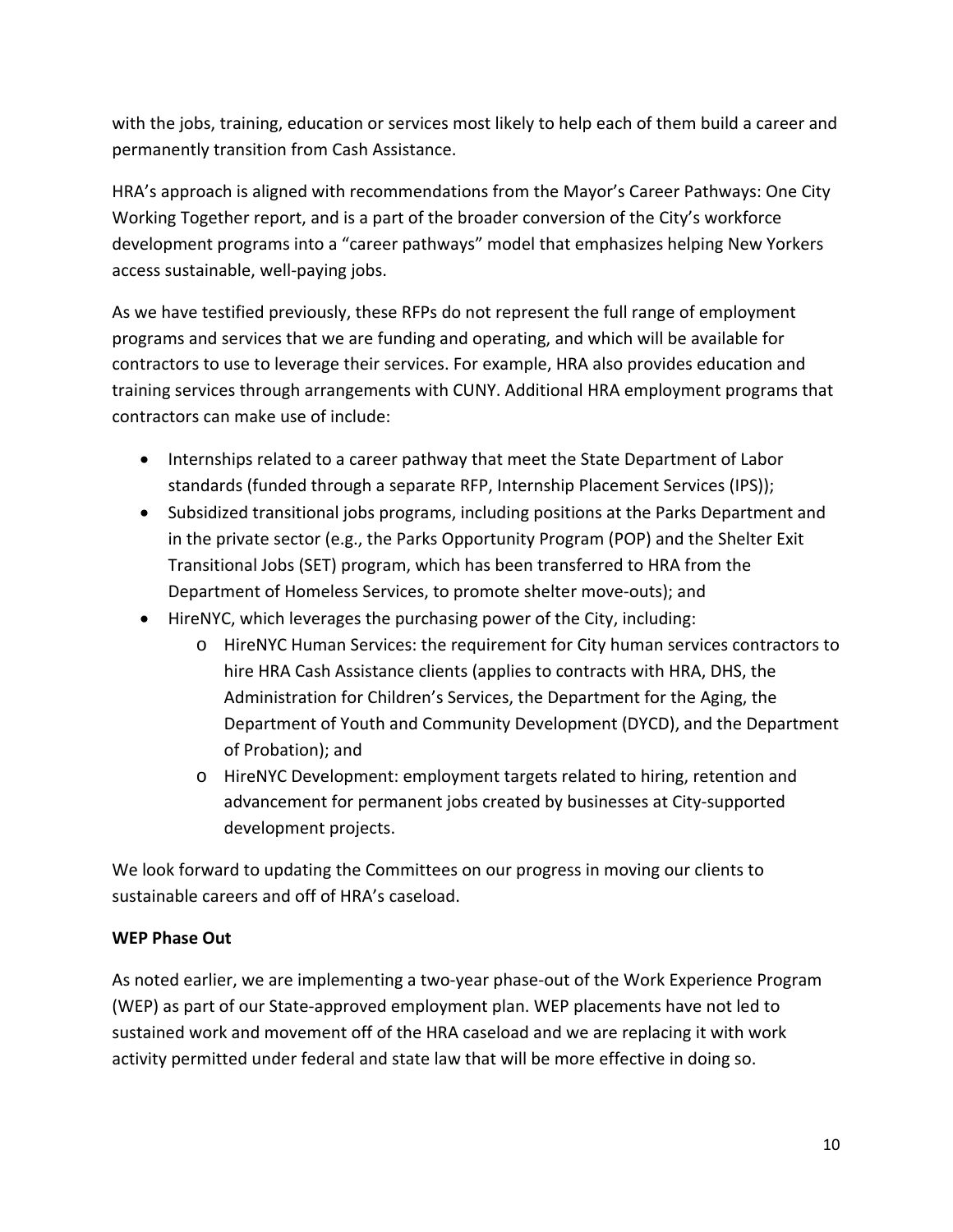Compared to April 2014 (when I began to serve as the HRA Commissioner), the number of clients currently enrolled in WEP assignments at City agencies is less than 2,000, which is a reduction of 1,686 (‐46%). The number of City agencies that have WEP assignments has decreased from 19 in April 2014 to 13 in February 2015 and to 8 in February 2016. The implementation of the additional JTP slots at the Sanitation Department will further reduce these numbers in the coming months.

### **Benefits Reengineering**

Over the past two years, HRA rolled out new features and technological advances that streamline applying and recertifying for benefits. The goal is to improve HRA's flexibility, accuracy and responsiveness, minimize client wait time for crucial benefits, and address staff workload. As our work to modernize and optimize HRA's benefits systems continues, we want to update you on several of our recent advances, including:

- The launch of an enhanced ACCESS NYC website. ACCESS NYC screens eligibility for over 30 City, State and federal benefit programs. We upgraded the system to make it possible to not only to apply for SNAP/food stamps online, but to also submit a recertification for SNAP benefits. This new and improved website is accessible in English and the six Local Law 73 languages (Arabic, Chinese, Haitian Creole, Korean, Russian and Spanish).
- "On‐demand" SNAP interviews began in January of this year in Staten Island and were expanded to Washington Heights earlier this month. Clients no longer have to wait for HRA to call during a scheduled appointment time to complete the interview portion of their SNAP recertification. After they submit their SNAP recertification form, clients are able to call HRA's new call center at any time during business hours for an "on-demand" SNAP interview. HRA will continue to add centers to this process throughout the rest of the year.
- HRA's Document Upload, which makes it easy for clients to upload important eligibility documents connected to their SNAP/food stamps case by using their mobile device to photograph and submit documents such as pay stubs or utility bills. Mobile document upload was launched in November 2015 and we have received well over 100,000 SNAP eligibility documents since then.

As we continue to implement long‐term enhancements this year to improve access to SNAP/food stamps and Cash Assistance for eligible clients, we are continuing to explore short‐ term reforms to provide more effective access for clients to receive the benefits to which they are entitled. We also continue to work with our partners in the state and federal government concerning our waiver request to make sure that Able Bodied Adults Without Dependents (ABAWDs) living in lower Manhattan do not lose federally‐funded SNAP benefits after only